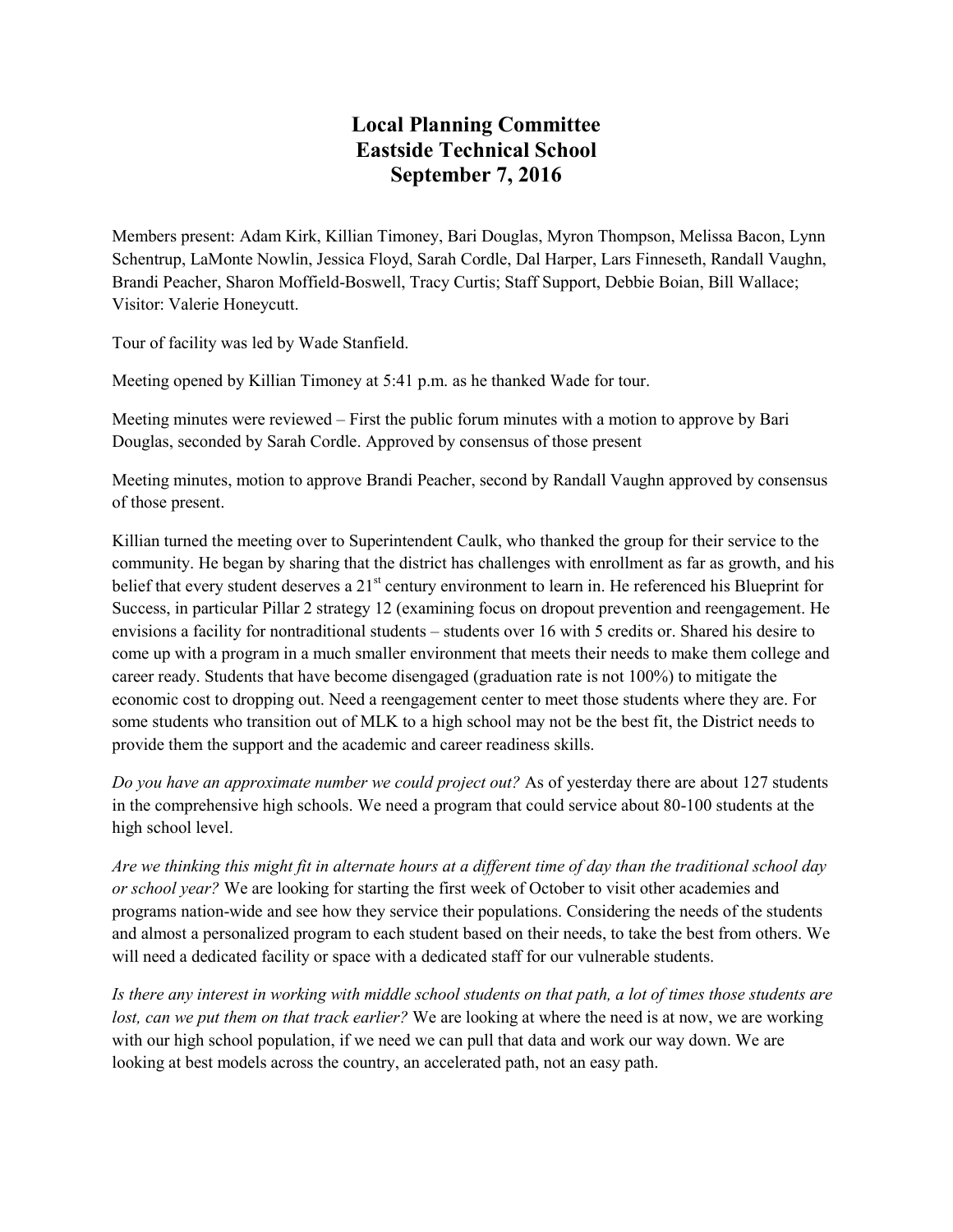*Just for clarification would they transition into a career center like Eastside or Southside?* That would be in the design of the program. As we look at programs across the country and look at their models we would see what would work and how it would connect with the real world. We would look at all of that out of the box thinking. All options are open.

*Like STEAM or the Learning Center?* Yes, that small texture and how it feels – those similarities are there.

*As we talk about facilities do you need more space or less space? How does that work?* Whatever we can get. We recognize we do not have a lot of property – we don't have swing space and declining enrollment so we could repurpose space. We're looking at something that can take learning beyond that building. Experiential learning for those students out in the community.

*Whatever facility comes available can there be more than one program in that facility? A transition program and something separate in the same building?* They would have to come together a little bit. We had a newcomer program in my former district, with adult learning, the two would not go together well. If the facility is large enough you can do other types of programs.

*What is Fayette County's graduation rate?* 82%.

We want to use this program to reengage those that are under 21 and have not finished.

*Of the 82% do they get to their senior year and not complete, or do we lose them along the way?* Both. It is hard to provide individualized support to students in the larger schools and give them the increased support.

*How many credits does it take to graduate?* Depends on the school. Kentucky requires 21 and Dunbar requires 24. So these students only have  $\frac{1}{4}$  of their credits. We do not want throw away students, they matter just as much as other students. We just want to give them the support they need.

There is a credit recovery program at MLK – that is different from what we want to do with this. The academy would be different in that it would give them seat time, but look at getting credit in different ways. An acceleration academy. We did not look at MLK as a program because coming back to the same condition may not be the best environment.

*If the space would be big enough could you make it a grade 8-12?* It would be geared to 9-12 but if there was a student who was rising and we identified them as someone and the family would have buy in, we could. But at the first iteration we want to focus on 9-12. If the child were an older middle schooler, we could look at that.

He then moved attention to Strategy 26 – the district is researching and exploring a Newcomer's Center. Designed to really provide intensive support for students and families that are new Americans, where the student has little to no English, their education has been interrupted – refugees. A center that would serve as an introductory center, for no longer than 6 months. Jefferson County has one, and we are looking at centers across the country to gather their best practices.

This would focus on older students, elementary will generally pick up language and skills fairly quickly. Focus on students with little or no English and little or no schooling. Now they are typically placed in age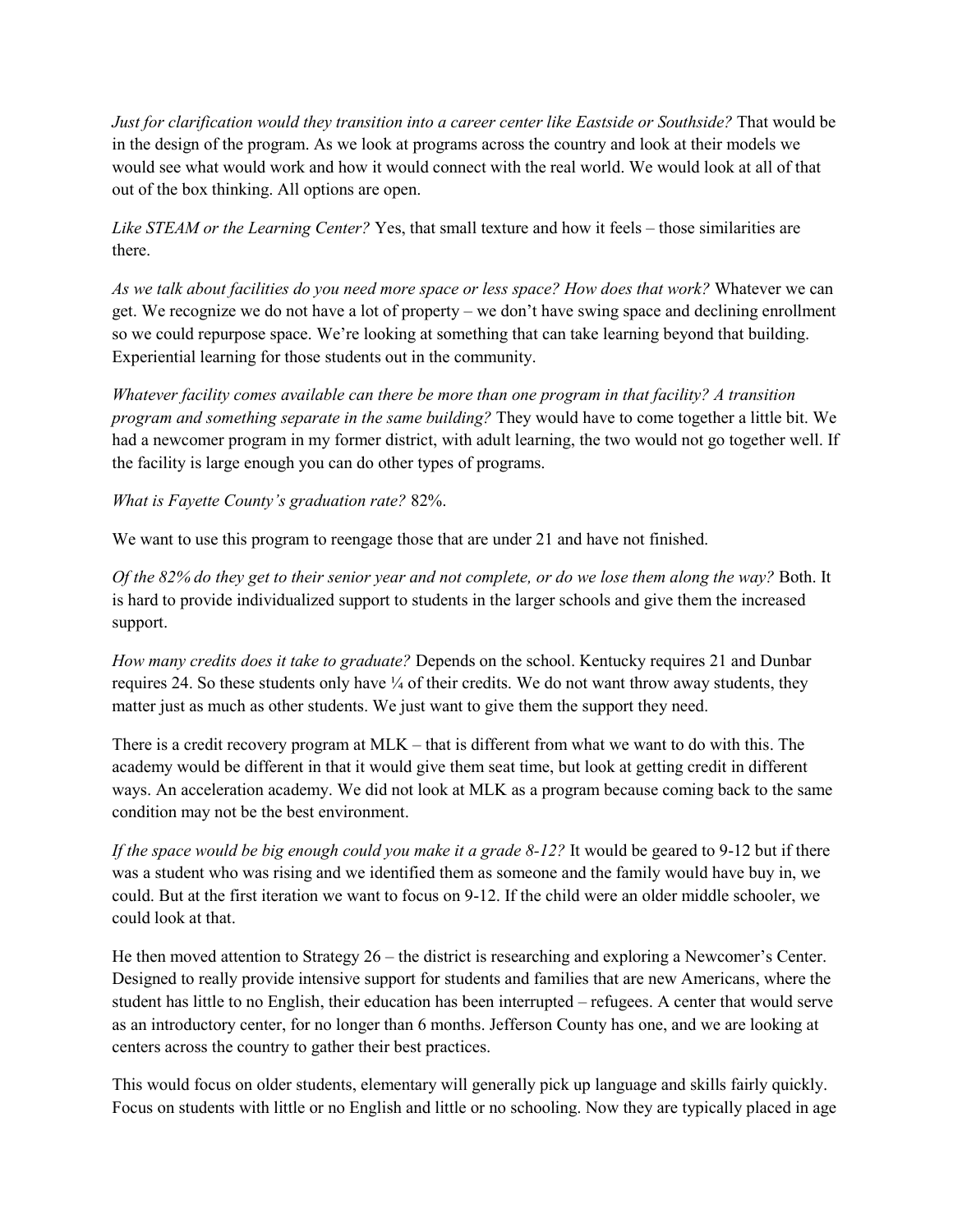appropriate, but not "best" appropriate classrooms. This would be a place for families to connect with community resources – social service, agencies in the community that could help. We are looking for a space – again not a school within a school, but a stand-alone space for families and students.

*Do we know a number?* Not offhand. Central Kentucky has the highest per capita percentage of refugees. Cassidy has 85 ELL students in just their Kindergarten. This is a population that continues to grow.

*Would that facility still be open to families of elementary students?* Yes. It would be open for families to get access to community services. This would also include partnerships with the city, the faith based community, civic organizations.

Killian – This would also be a good program to use the trauma informed care, so that there is a sheltered and trusting environment before they have to go into a school environment. It would also help those families be more accepting of mental health support as you wrap around students to try and desensitize them and make them ready to learn.

*What are those numbers?* We don't know for sure and don't want to speculate – definitely more than 100 and more every day. Depending on the cycle it will be in and out, students will flow through the program. We can get that information for you.

*What would the academic curriculum look like?* We're going to do 2 things, first, a guaranteed and viable curriculum, and language acquisition will be a focus. Dealing with trauma will be a focus as well. *Will this be ELL or trauma focused?* I feel like it is two separate things. It would be a student who may be a level 1 English speaker, but have had their education interrupted.

There was discussion of trauma impact on learning and students.

Billy Buchanan - Some students speak a language that does not have a written language. Tailoring educational interventions to fine motor skills and the mechanics of learning to those students.

*Don't international students typically graduate on time?* We have a lot of students whose education was interrupted, they may have started formal schooling but because of a war, etc. may not have a linear education. They are higher risk for not finishing. A lot of these students can become Americanized and fall into crime, and bad behaviors. The risk factors are high and we need to support them.

In many countries they do not educate girls. You have to have a gender component for girls. It's all about having a protective factor to decrease the risk factor.

Myron thanked Manny for his presentation.

Killian introduced Billy Buchanan the new Data Director. He discussed testing needs in terms of facilities. Assessments are getting ready to change and we don't know if KDE is going to send out all assessments on line, some on line and some on paper.

It is easier to accommodate students with paper and pencil tests, you can utilize a lot of different spaces. If things go completely online, we will have to have spaces where students utilize computers and not be able to see their buddie's computer screen.